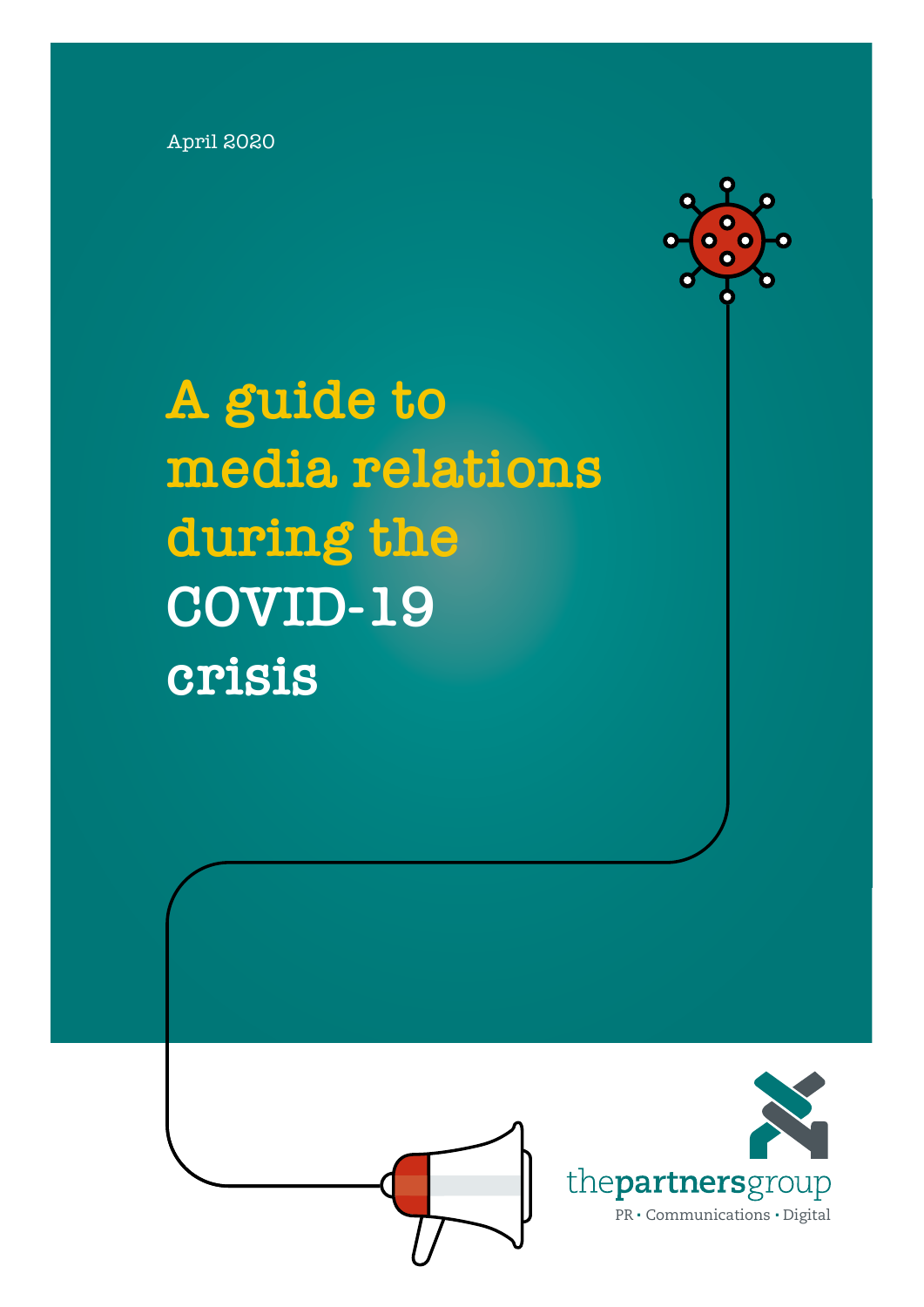

### **Introduction**

**This document offers an overview of the current media landscape in the UK alongside advice on communicating with the media, on your social channels and with the people who matter to your organisation.**

We are all undergoing a huge shift and in many cases disruption in our work and personal lives as a consequence of the COVID-19 pandemic.

 The media is on a 24/7 news cycle, which seems to be exclusively focused on the impact the virus is having on health, business and personal lives, alongside government attempts to control the outbreak, and so on.

Many businesses are asking themselves whether, in the current climate, it is appropriate to carry out any communication activities, and if so how.

> **It is more important than ever to communicate effectively with your key audiences and reassure them that your organisation is taking positive and proactive measures to ensure business continuity, both during and after the current health crisis.**

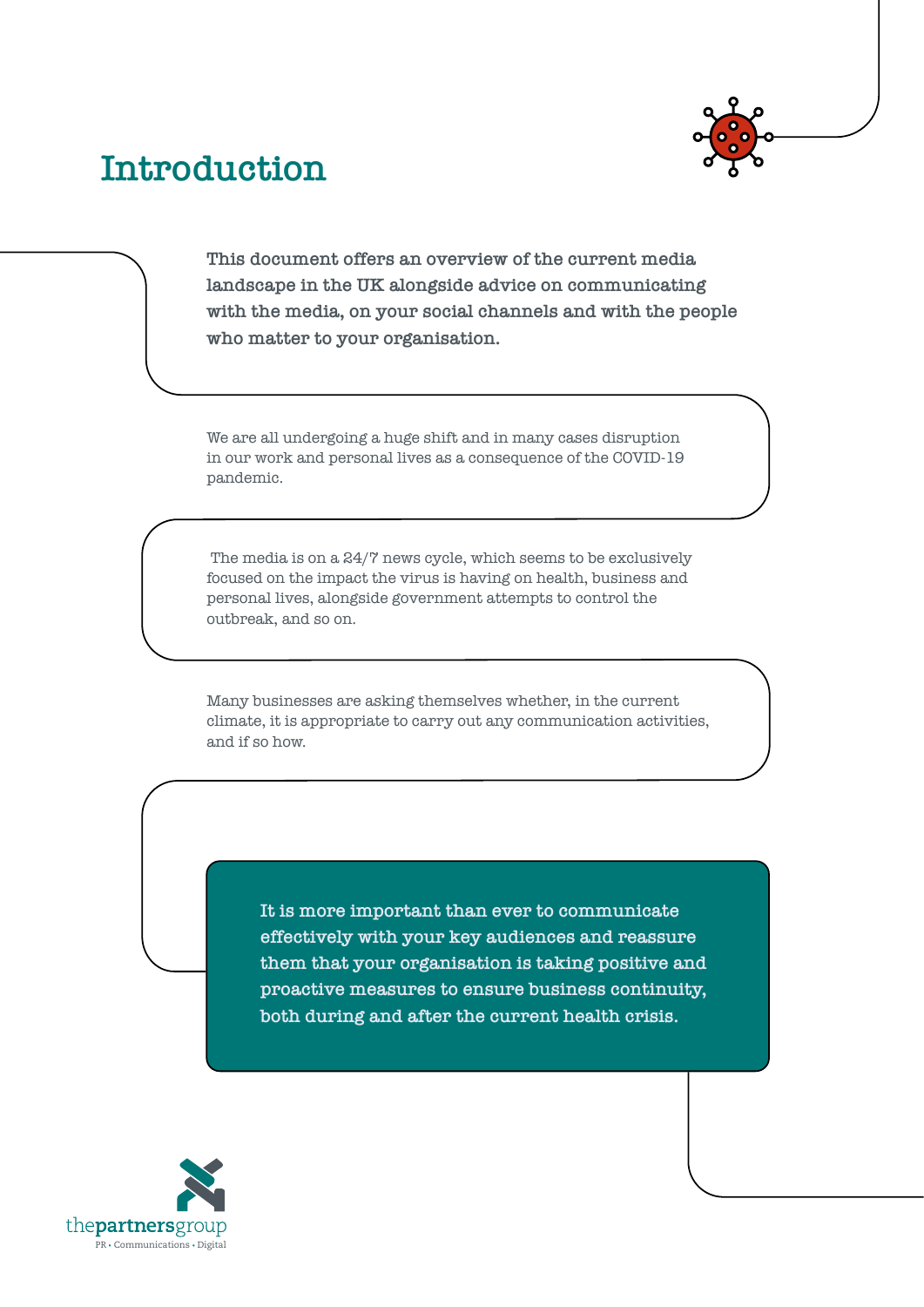

### **Media landscape**

As of April 2020

**Whilst the media is dominated with news related to Covid-19, the nature of the coverage is constantly changing, and it is not the only subject of interest to the media.**

#### **National & general interest media**

- $\blacksquare$  Predominantly focused on the latest Covid-19 related developments, the impact that the virus is having on business, the economy, people's personal lives and the government's response.
- $\blacksquare$  There appears to be a move to looking at how people's lives and habits are changing/being affected by this lockdown period and how people are overcoming issues that have been caused by Covid-19. There are also a lot of advice pieces emerging around 'surviving lockdown': staying well, eating well, entertaining kids, working effectively from home, keeping in touch with friends and family etc.

#### **Regional & local press**

Again, the major focus is on Covid-19, the latest developments and figures for the relevant readership area. Much like the national media, regional titles are interested in assessing the impact on local life and businesses. There isn't currently a huge appetite for non-Covid-19 news.

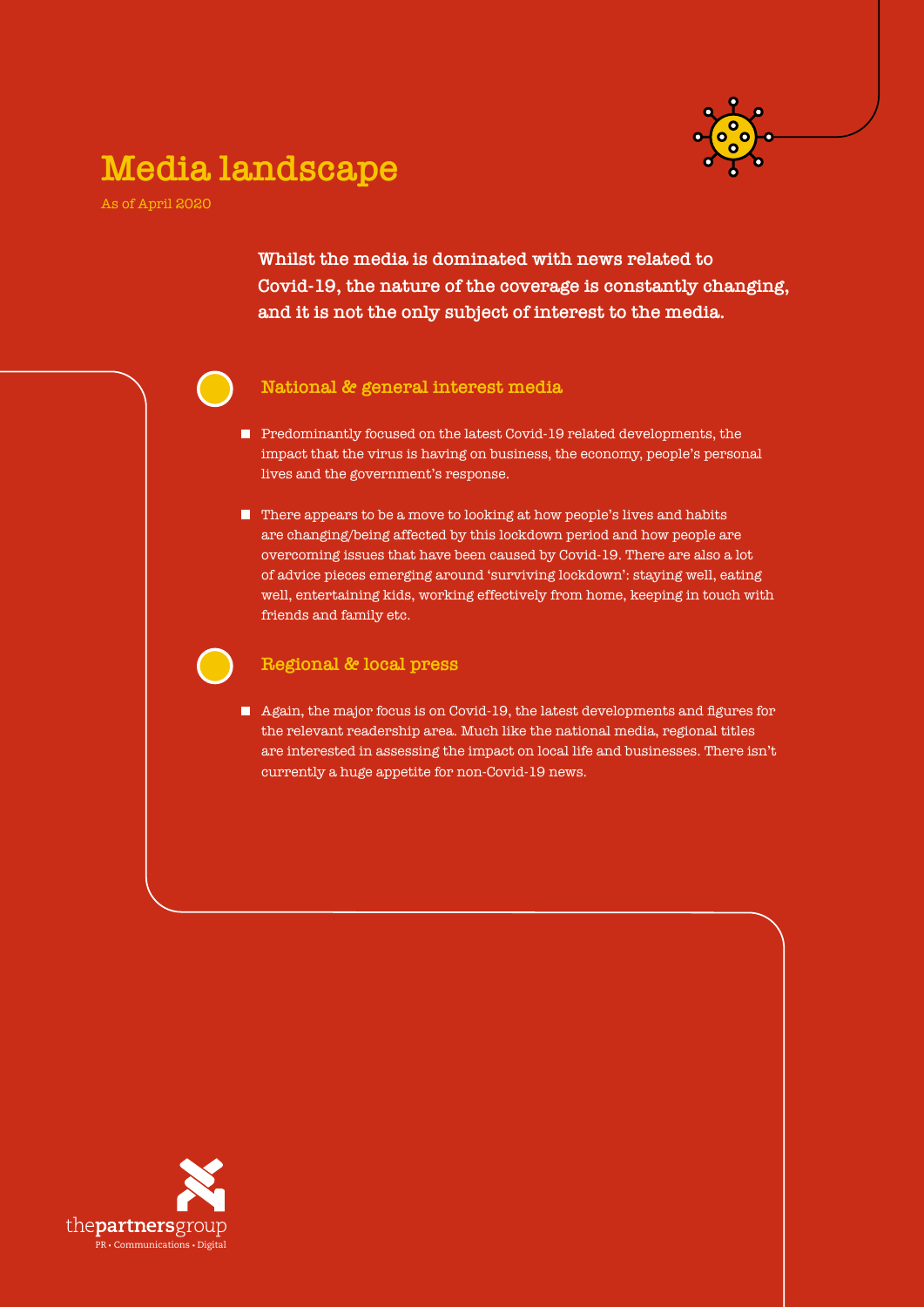### **Media landscape**



### **TV**

Whilst almost solely focused on Covid-19 stories, they are open to stories about acts of charity from individuals and businesses in local communities as a way of breaking the negative narrative.

#### **Radio**

- $\blacksquare$  Listener numbers appear to be up across the board as people tune in from home. More shows are being pre-recorded where possible and the majority of staff working from home means audio is taking longer to upload via VPNs.
- $\blacksquare$  The earlier a story can be pitched the better, and while at the moment most listeners are tuning in for COVID-19 news, there is definitely scope for stories told 'through the prism' of the pandemic.

#### **Business media**

■ There is a focus on Covid-19 and how it is affecting businesses and the innovative ways that companies are working to solve the challenges the current situation has brought. There is also a strong demand for 'business as normal' stories to balance Coronavirus related coverage.

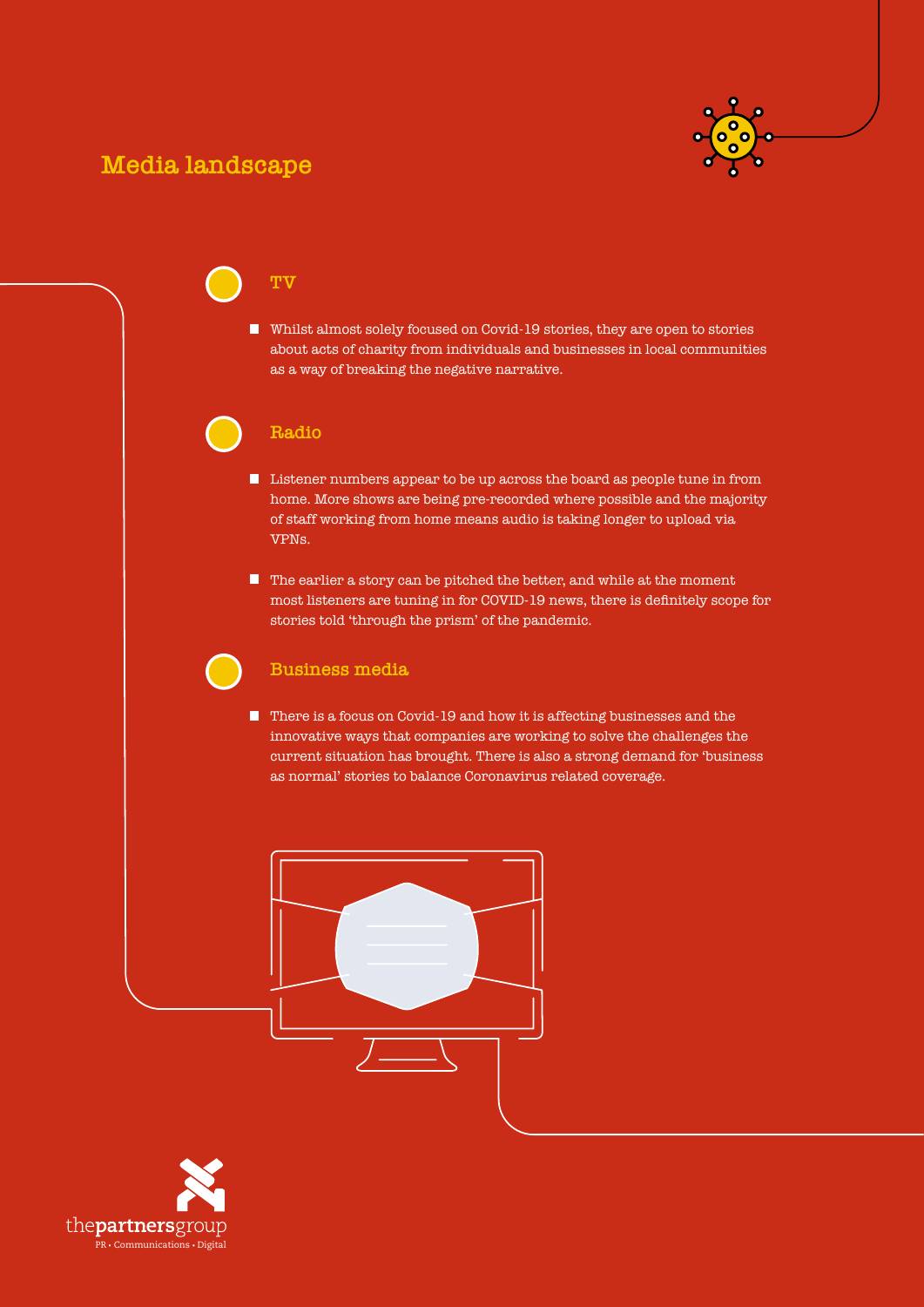### **Media landscape**



#### **Professional services media**

 $\blacksquare$  Most professional services news websites now feature sections entirely dedicated to the effect of coronavirus on their industries. Content is being adjusted to take into account the current situation, and there are a lot of articles projecting the long-term effects that are likely to shape things in the coming months and even years.

#### **Building and construction media**

- With activity in the building and construction industry slowing right down, there is a lot of discussion about whether the government should either close all non-essential sites or amend its guidance to make it clear that safety concerns must override contractual obligations.
- Many publications are leading this discussion while offering advice on how to work safely if you absolutely must. While publications are predicting long-term effects to their businesses, they continue to extol the benefits of keeping in contact with both colleagues and customers so businesses can be ready to provide services once the crisis has passed.

#### **Manufacturing media**

- Across many areas of manufacturing, it has been very much business as usual. Coronavirus is mentioned, largely in the context of how businesses are faring; how manufacturers are responding to changes in consumer trends (e.g. eating or shopping) brought about by the virus; or refocusing production to support immediate health service requirements.
- $\blacksquare$  There are some titles that have been adversely impacted by the crisis through drops in advertising revenue that are either temporarily pausing publication or skipping their next scheduled issue.

#### **Finance media**

**Much like mainstream media, the finance press is preoccupied with Covid-19** and the effect it is having on stock markets etc. There are some stories around other topics, such as buyouts etc., but these are much reduced.

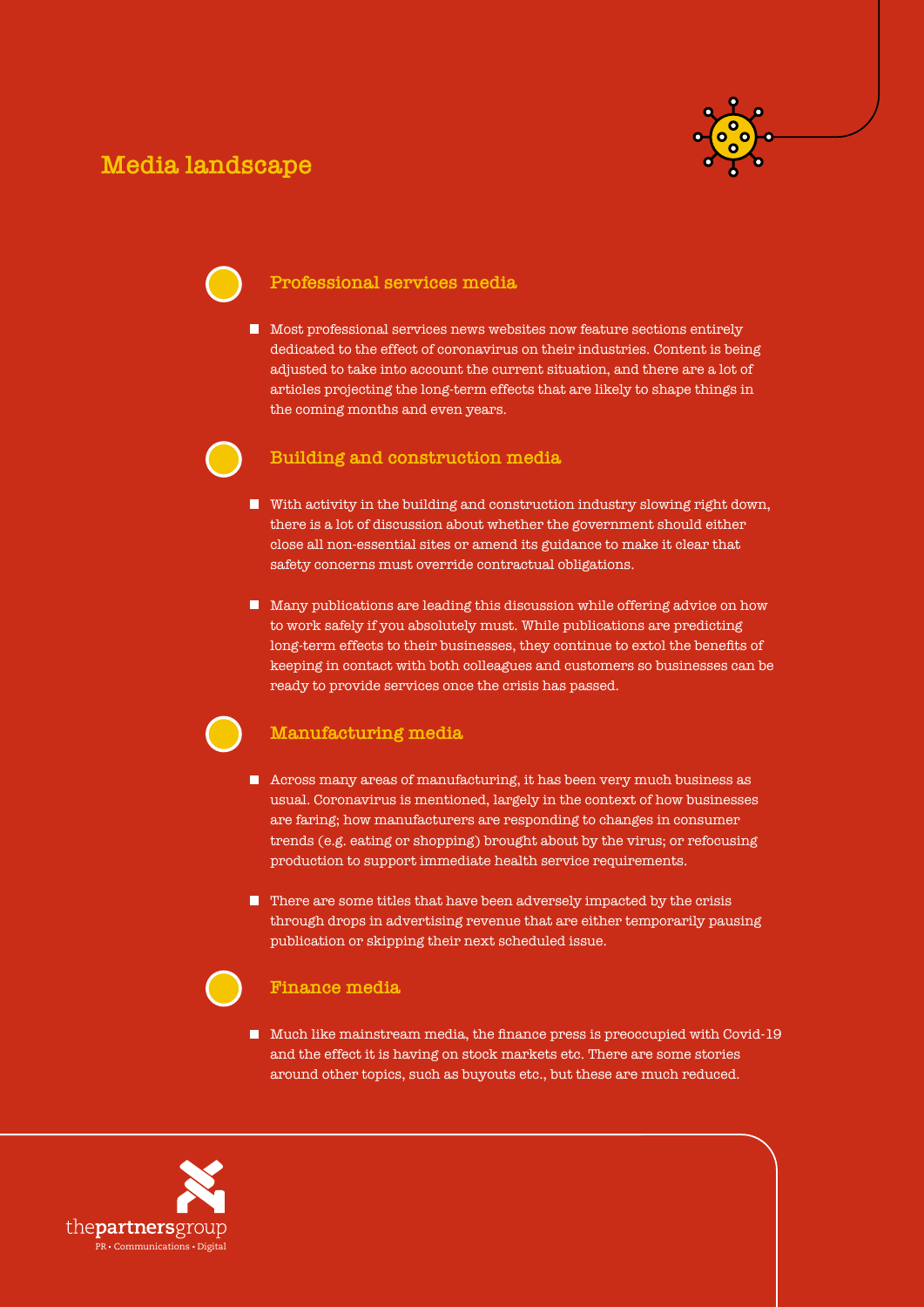

# **Communications guidance**



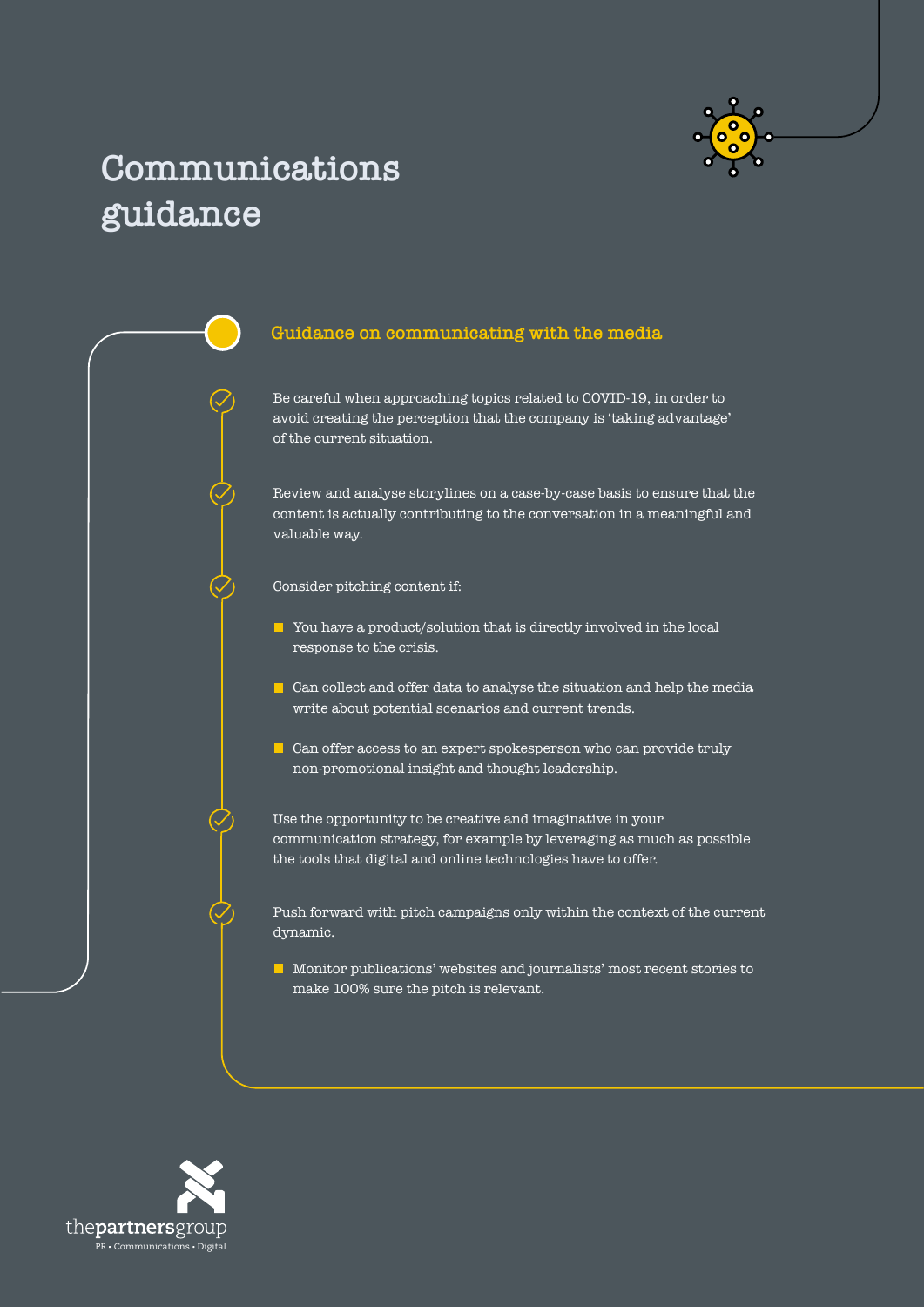

### **Communications guidance**

Evaluate announcement strategies depending on content and target audience.

Consider offering press releases to key journalists on a limited and personal basis, and avoid newswire services where possible.

Stay within your comfort zone

Each brand or company has different values and comfort levels which should determine how much they want to engage with the media during this period.

Make sure your internal communication strategy and tools are used to maximum effect to reassure staff about how the situation is affecting the business.

 $\blacksquare$  If you don't have an internal communication strategy, define one as soon as possible.

Ensure that the decision making and content approval processes are as quick and agile as possible, to avoid stories being overtaken and undermined by changing events.

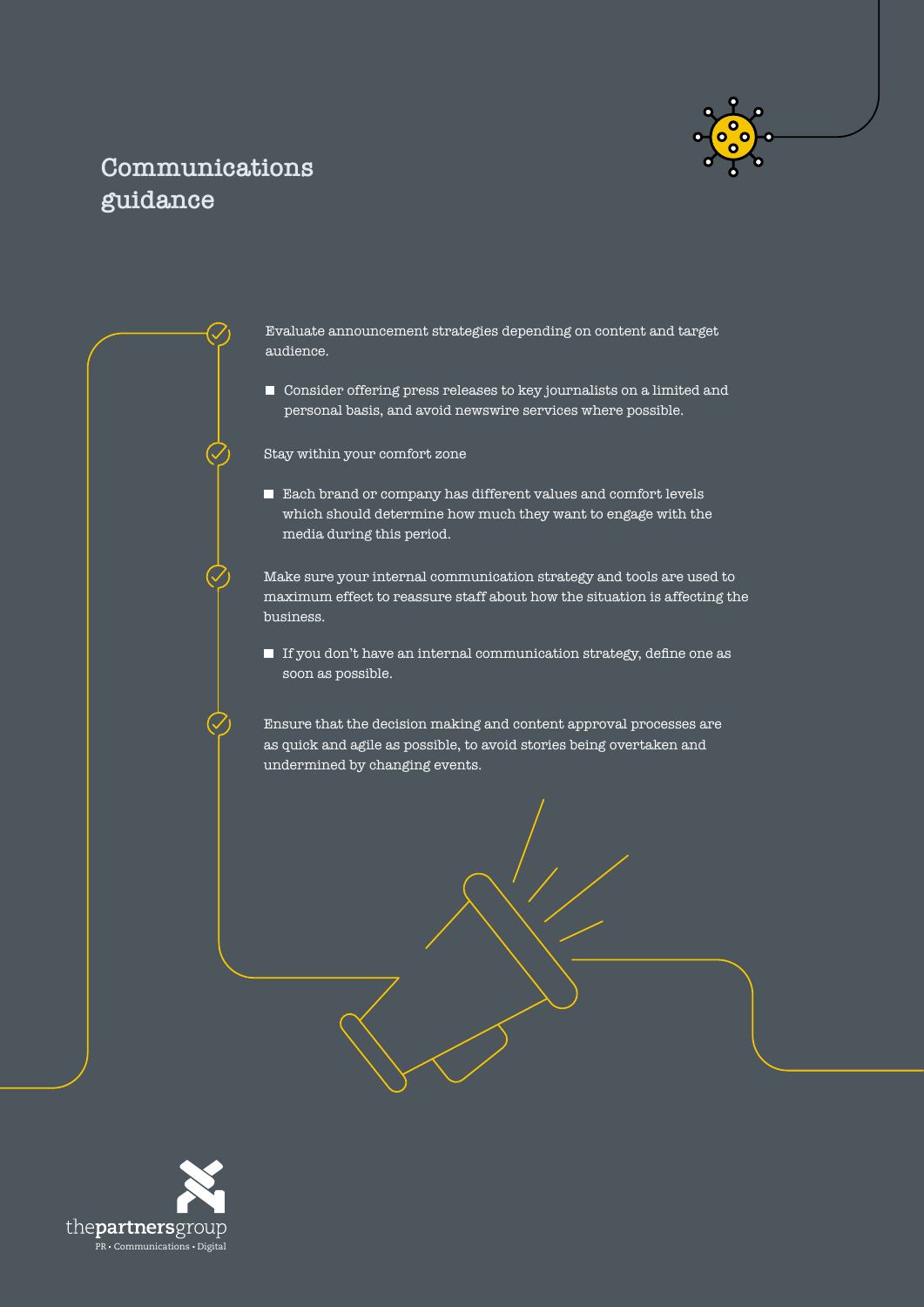

# **Using social media**



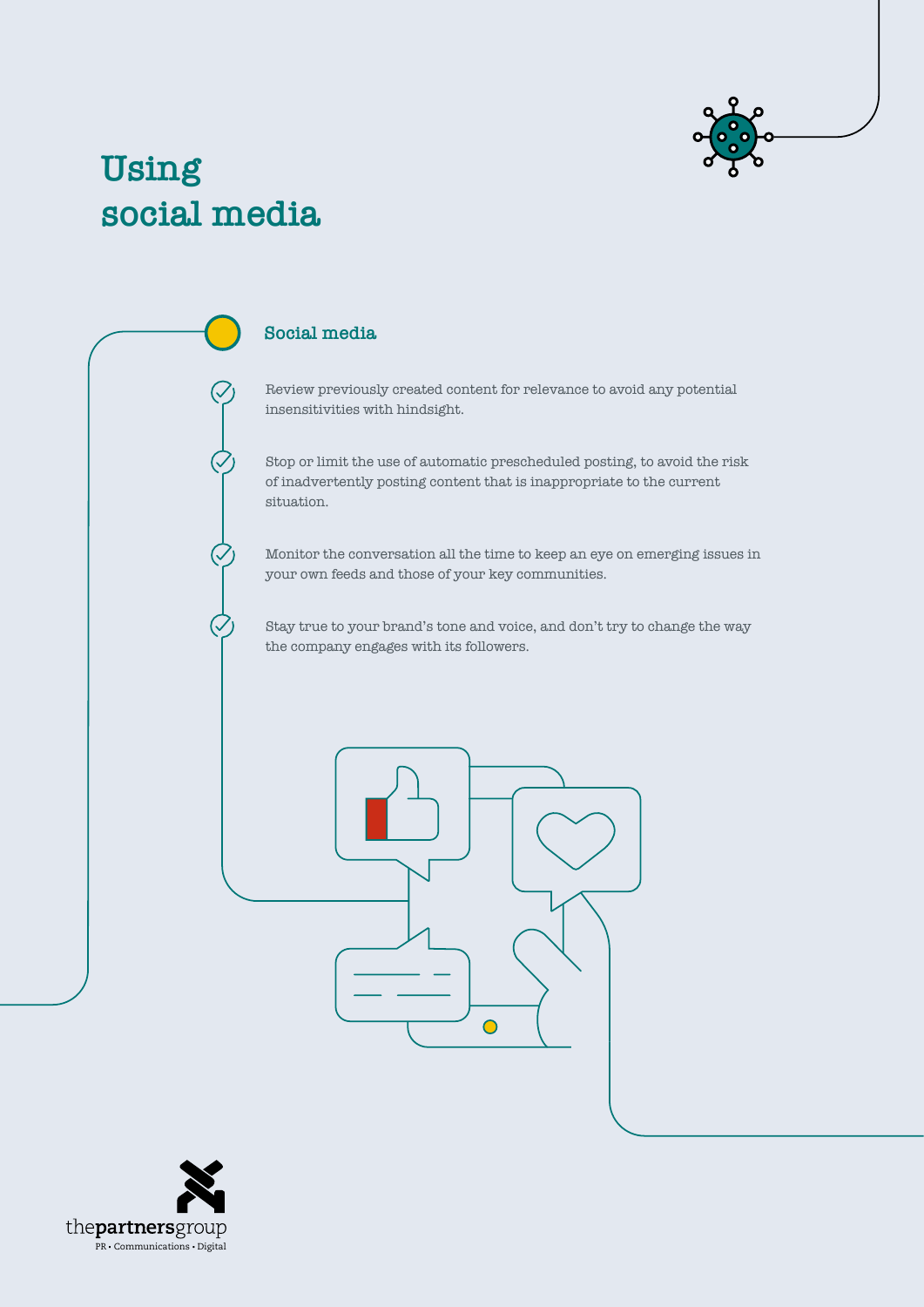## **How do you want your organisation to be remembered?**

Although much has changed in the world recently, it is still moving, and communications and marketing activities should continue moving too.

When the crisis is over, it's important to think about how you want your organisation to be remembered. Will your staff speak highly of the way they were kept up to date on the steps the organisation was taking to survive the crisis? Did they feel engaged and valued, or left out in the cold?

How will your customers feel about your organisation, post Covid-19? Was there an impact on the service they received from you during the pandemic, and were they kept up to date on the action you were taking to minimise that disruption and continue to serve them?

Will you be seen as a valued partner within your supply chain? Did you continue to pay suppliers within the agreed payment terms, or speak to them to negotiate new terms that would help both parties through a difficult time? Or did you simply cut off payments with no prior warning or communication? Will they want to continue supplying your organisation when the crisis is over?

**During times of change, communication with the people who matter to your organisation is key: employees, clients, suppliers, partners and other stakeholders. Sharing what you are doing to mitigate the impact of the current situation on your business and on their interactions with you, and keeping them up to date as the situation evolves, will help make sure they stay with you as we come through this global crisis.**

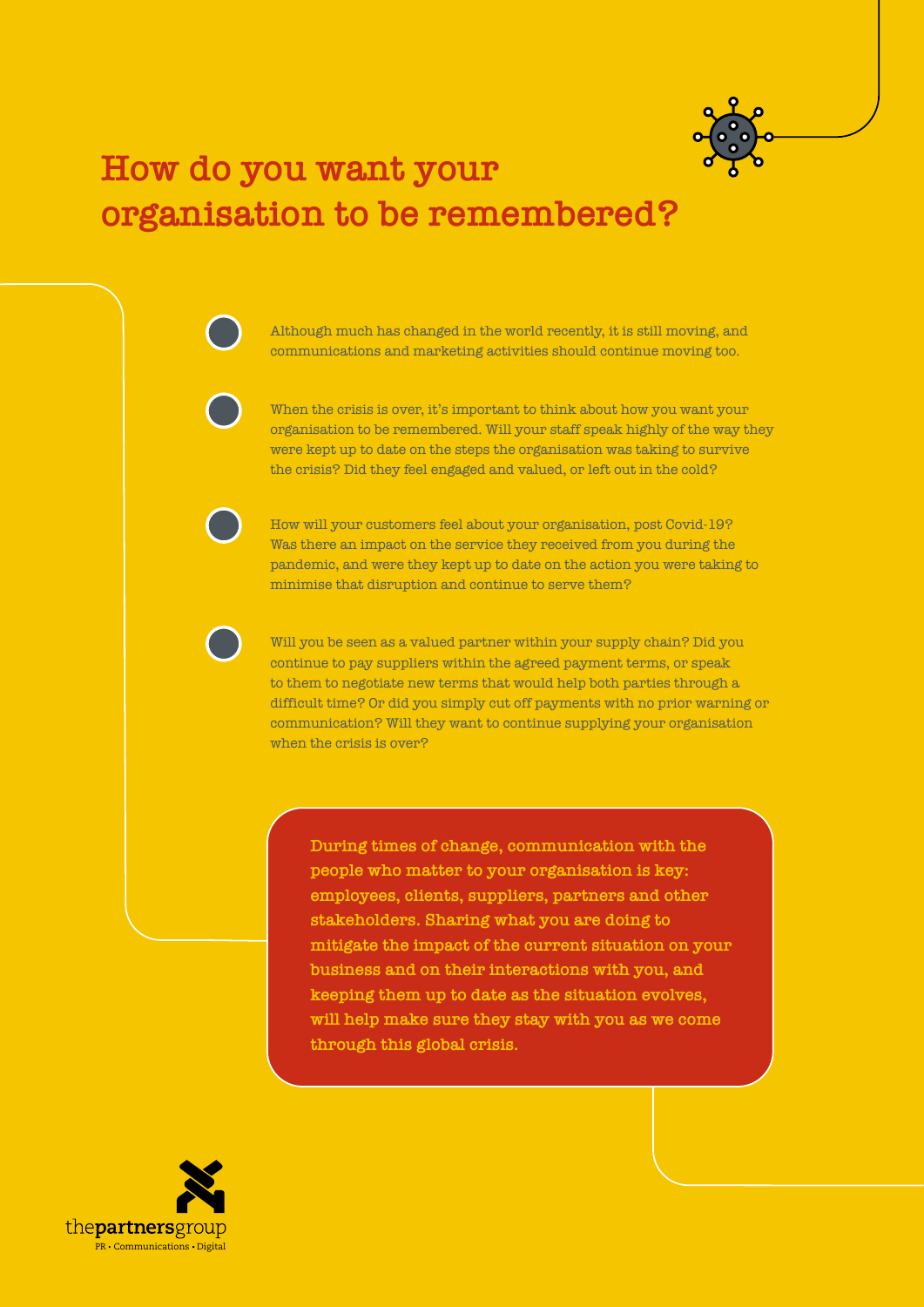

# **And finally...**

Remember that we are here to help, not just in dealing with the crisis but in helping you plan future communications. Get in touch if there is anything you need.

**Stay positive, stay home and stay healthy!**

Contact us on:





**[Email us](mailto:karen%40partners-group.co.uk?subject=)**